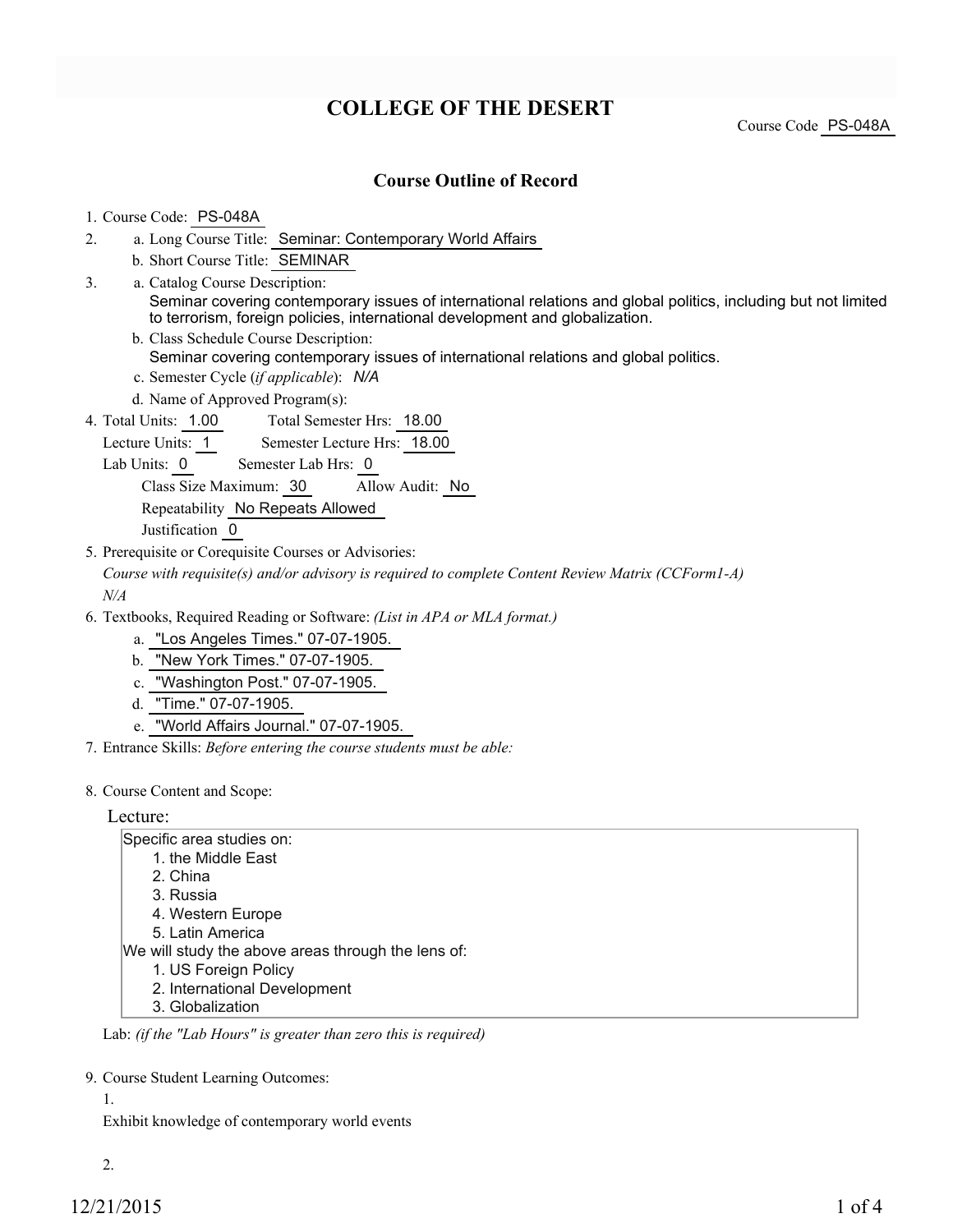## PS 048A-Seminar: Contemporary World Affairs

Assess how power is at the core of world conflict

### 3.

Identify how citizens, indvidually or collectively, can empower themselves to deal with world events

### 4.

Assess the impact of globalization on world events

- 10. Course Objectives: Upon completion of this course, students will be able to:
	- a. Differentiate among various types of international conflict (political revolutions, ethnic conflict, war, etc.)
	- b. Evaluate the pros and cons of globalization on political and social structures
	- c. Evaluate the impact of globalization on various countries' citizens
	- d. Explain the difference between terrorists and freedom fighters
	- e. Explain the role of international organizations, like the United Nations, in world events and conflicts
- Methods of Instruction: *(Integration: Elements should validate parallel course outline elements)* 11.
	- a. Discussion
	- b. Journal
	- c. Lecture
	- d. Participation
- 12. Assignments: (List samples of specific activities/assignments students are expected to complete both in and outside of class.) In Class Hours: 18.00
	- Outside Class Hours: 36.00
		- a. In-class Assignments
			- 1. Participate in class discussion
			- 2. Graded individual, written reflections on the out-of-class assigned material
			- 3. Smaller group discussiosn in which students must actively participate (instructors can grade each student's performance in group activities based on the extent and depth of each student's contributions)
			- Class debate in which students are assigned roles (team member, moderator, active audience 4. members) and graded on their individual performance

### b. Out-of-class Assignments

- 1. Readings from newspapers and journals
- 2. Viewing of films, video clips
- 3. Listening to sound recordings
- 4. Special reports or projects by students, in panel or singly

13. Methods of Evaluating Student Progress: The student will demonstrate proficiency by:

- Written homework
- Critiques
- Guided/unguided journals
- Reading reports
- Group activity participation/observation
- Student participation/contribution
- 14. Methods of Evaluating: Additional Assesment Information:
- 15. Need/Purpose/Rationale -- *All courses must meet one or more CCC missions.*